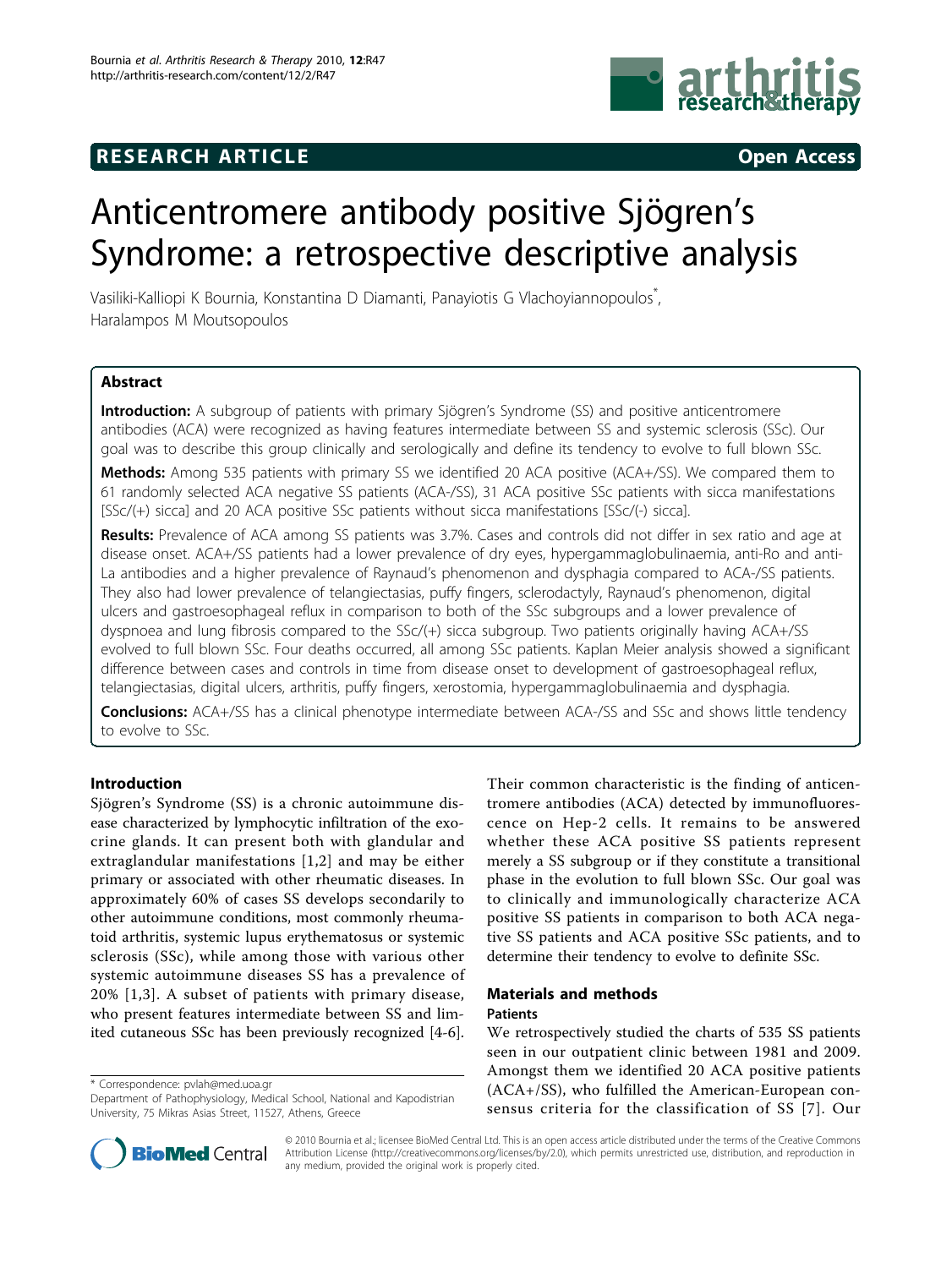control groups consisted of 61 subjects randomly selected from the pool of ACA negative SS patients (ACA-/SS) (1 out of every nine patients) and another 51 ACA positive SSc patients, divided in two subgroups depending on the presence  $(SSc/(+)$  sicca, n = 31) or absence (SSc/ $(-)$  sicca, n = 20) of concomitant sicca manifestations. Twelve SSc patients in the first subgroup fulfilled criteria for secondary SS according to the American European consensus group criteria. Diagnosis of SSc was based on the preliminary classification criteria of the American Rheumatism Association [[8\]](#page-8-0) and the criteria for classification of early SSc, proposed by LeRoy and Medsger in 2001 [[9\]](#page-8-0). Patients satisfying criteria for prescleroderma or very early SSc, as recently put forward by the European League Against Rheumatism Scleroderma Trials and Research Group (EUSTAR) [[10\]](#page-8-0), were not included in the SSc group, since our main goal was to examine progression of ACA+/SS patients to definite SSc. The design of our study was approved by the Laikon Hospital Ethics Committee and written informed consent was obtained from all participants or from the first degree relatives of those deceased.

## Data collection

For every study participant we collected demographic, clinical and immunological data, both at first visit and cumulatively over the entire follow up period. Disease onset was defined by the appearance of Raynaud's Phenomenon, sicca manifestations, salivary gland enlargement, arthritis, purpura, puffy fingers, sclerodactyly, digital ulcers, calcinosis, dysphagia, gastroesophageal reflux, pulmonary arterial hypertension or lung fibrosis. Table 1 presents the first disease symptom by disease category. Abnormal findings in minor salivary gland

Table 1 First symptom by disease category.

| First symptom                   | Disease category               |                                         |                                         |                              |  |
|---------------------------------|--------------------------------|-----------------------------------------|-----------------------------------------|------------------------------|--|
|                                 | $ACA+/SS$<br>$(n = 20)$<br>[%] | $SSc/(-)$<br>sicca<br>$(n = 20)$<br>[%] | $SSc/(+)$<br>sicca<br>$(n = 31)$<br>[%] | ACA-/SS<br>$(n = 61)$<br>[%] |  |
| Raynaud<br>phenomenon           | 6 [30.00]                      | 18 [90.00]                              | 29 [93.55]                              | 5 [8.20]                     |  |
| sicca manifestations            | 15 [75.00]                     |                                         | 6 [19.35]                               | 52 [85.25]                   |  |
| SGF                             | [5.00]                         | -                                       | $1$ [3.23]                              | 12 [19.67]                   |  |
| arthritis                       | 1 [5.00]                       | 1 [5.00]                                | 2[6.45]                                 | 4 [6.56]                     |  |
| purpura,                        |                                |                                         |                                         | 4 [6.56]                     |  |
| puffy fingers/<br>sclerodactyly | 1 [5.00]                       | 6 [30.00]                               | 8 [25.81]                               | 4 [6.56]                     |  |
| digital ulcers                  |                                | 2 [10.00]                               | $1$ [3.23]                              |                              |  |
| dysphagia/GER                   | [5.00]                         | 1 [5.00]                                | 1 [3.23]                                |                              |  |
| lung fibrosis                   |                                |                                         |                                         | 1 [1.64]                     |  |

Some patients reported more than one initial symptom. SGE, salivary gland enlargement, GER, gastroesophageal reflux

biopsy, Schirmer test and Rose Bengal stain were defined as elsewhere described [\[7,11](#page-8-0)]. Tear film break up time of less than 10 seconds and subjective complaints of dry eyes, xerostomia, dyspnoea and dysphagia were additionally documented. Salivary gland enlargement, lymphadenopathy, arthritis, purpura, telangiectasias, puffy fingers, digital ulcers, Raynaud's phenomenon, calcinosis and sclerodactyly were recorded as assessed by the attending physician. Diagnosis of gastroesophageal reflux was based on clinical symptoms of heartburn and regurgitation, further confirmed by gastroscopy [[12\]](#page-8-0). If a right heart catheterization had not been performed, the diagnosis of pulmonary arterial hypertension was made by heart Doppler echocardiography, using a pulmonary artery systolic pressure (PASP)  $= 40$  mmHg as a cutoff, since values above this were shown in a SSc cohort to predict more accurately the finding of pulmonary arterial hypertension in cardiac catheterization [[13\]](#page-8-0). Lung fibrosis was documented by chest x-ray and when needed by high resolution computed tomography, allowing identification of ground glass opacities. Serositis (pleuricy or pericarditis) was diagnosed radiologically or echocardiographically. Recognition of a restrictive pattern on pulmonary function tests required a reduction of total lung capacity below 75% of the predicted value, or the combination of a forced vital capacity (FVC) below 75% of the predicted value and a normal or above normal forced expiratory volume in first second (FEV1)/FVC ratio. Peripheral neuropathy was diagnosed by neurophysiologic testing. Carpal tunnel syndrome was documented based on the recommendations of the National Institute of Occupational Safety and Health [[14\]](#page-8-0). Renal involvement was defined by the development of acute onset hypertension and elevated serum creatinine or impaired creatinine clearance (<60 ml/minute), elevated urinary pH (>6), proteinuria (>300 mg/day) or the presence of active urine sediment. Regarding laboratory tests, white blood cell count <4 K/µL, C3 <75 mg/dl, C4 <10 mg/dl, rheumatoid factor >20 I U/ml and  $\gamma$ -globulin >1.7 g/dl were considered abnormal. For the diagnosis of primary biliary cirrhosis and autoimmune hepatitis the criteria described elsewhere were used [[15,16\]](#page-8-0). The diagnosis of celiac and atrophic gastritis required serological or histological evidence [\[17,18](#page-8-0)]. Hashimoto was diagnosed on the grounds of clinical or subclinical hypothyroidism and positive anti-thyroid peroxidase and/or anti-thyroglobulin antibodies [[19\]](#page-8-0). Diagnosis of lymphoma required histological confirmation.

#### Statistical analysis

We compared patients' characteristics between the ACA +/SS and each of the control groups, using Pearson's  $\chi^2$ test, Fisher's exact test and one way analysis of variance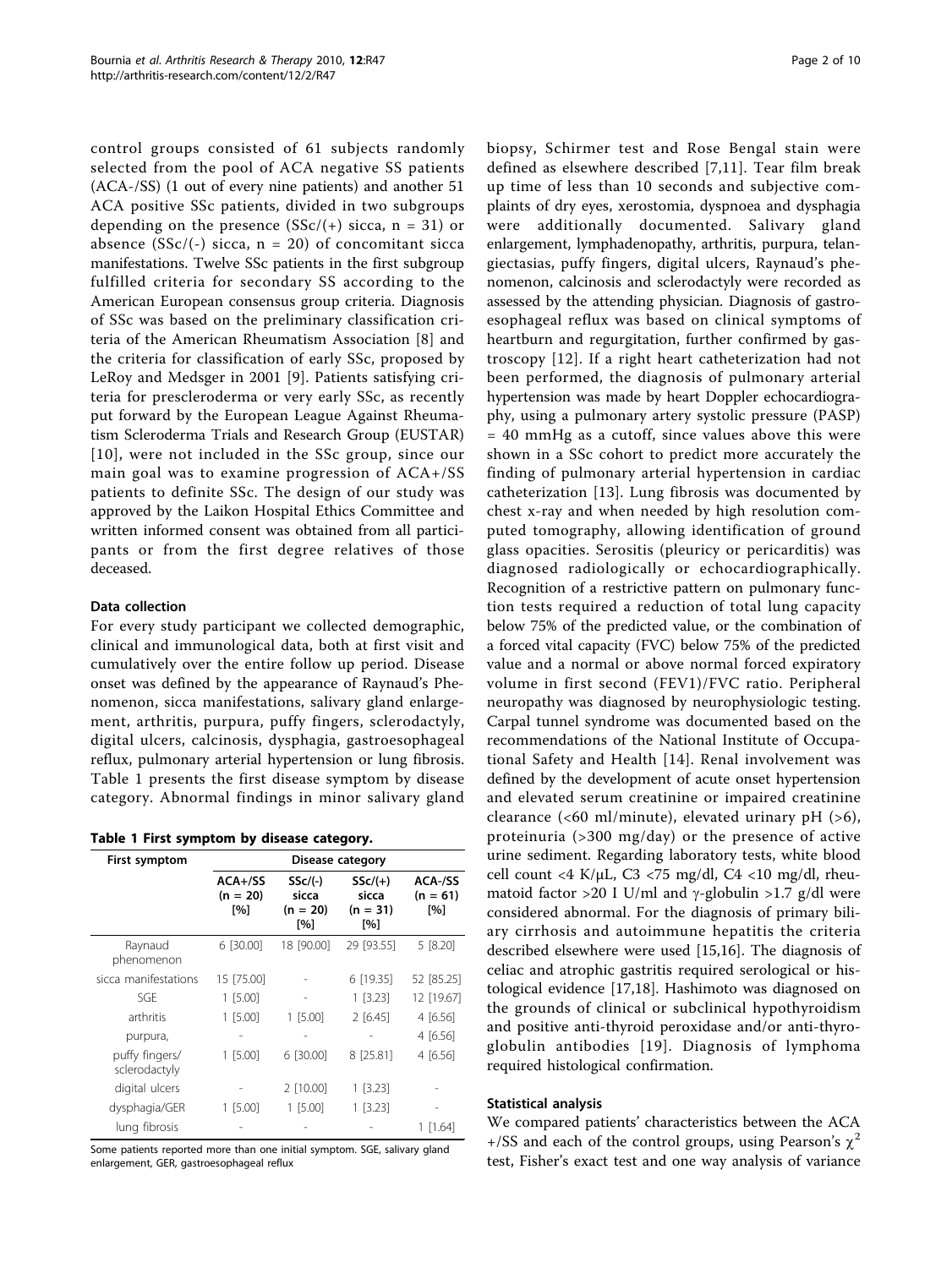(ANOVA) with Bonferroni post hoc analysis, as indicated. Two-sided probability  $(P)$  values < 0.05 were considered statistically significant. Median time from disease onset to death or to development of particular clinical symptoms and laboratory findings was derived from Kaplan Meier curves and tested for statistical significance by the log-rank statistic. The Statistical Package for the Social Sciences (version 17, SPSS Inc., Chicago, Illinois, USA) was used for the analysis.

## Results

#### Demographics, follow-up and disease duration of cases and controls

Of the 535 SS patients in our cohort, 20 were ACA positive, corresponding to a prevalence of 3.7%. All patients in this group were female, with an age at disease onset of  $52.35 \pm 3.35$  years [mean  $\pm$  standard error (SE)]), disease duration of 12.13  $\pm$  1.65 years (mean  $\pm$ SE) and a follow up of  $5.38 \pm 1.15$  years (mean  $\pm$  SE). As seen in Table 2, these variables did not differ significantly between cases and controls. Moreover, cases and controls did not differ with regard to sex ratio or smoking habits (Table [3](#page-3-0)).

## Immunological profile and histological findings of cases and controls

Anti-Ro/SS-A and anti-La/SS-B autoantibodies were detected in 30% and 15% of ACA+/SS patients, compared to 70.5% ( $P = 0.003$ ) and 41% ( $P = 0.056$ ) of ACA-/SS patients, respectively. The  $SSc/(+)$  sicca group did not differ significantly from the ACA+/SS group in the prevalence of anti-Ro/SS-A and anti-La/SS-B autoantibodies, while SSc/(-) sicca patients displayed neither anti-Ro/SS-A nor anti-La/SS-B reactivity in their sera. Other autoantibodies such as anti-U1RNP, anti-Sm and anti-Scl70 occurred rarely and their prevalence did not differ significantly between groups (Table [3](#page-3-0)).

Minor salivary gland biopsy had been performed in 19 ACA+/SS patients, 57 ACA-/SS patients and 16  $SSc/(+)$ sicca patients, resulting in an equal frequency (94.7%) of abnormal findings in the two SS groups, and a somewhat lower frequency in the  $SSc/(+)$  sicca subgroup (75%), although this difference was not significant. Similarly, cases and controls undergoing ocular examination with Rose Bengal stain, Schirmer test and tear film break up time had a comparable prevalence of abnormal results (Table [4\)](#page-4-0).

| <b>Disease</b>                                                          |       | <b>Characteristics</b>                                                             |                                                                      |       |           |                                        |  |  |
|-------------------------------------------------------------------------|-------|------------------------------------------------------------------------------------|----------------------------------------------------------------------|-------|-----------|----------------------------------------|--|--|
| Age at first symptom ( $P = 0.108$ ) <sup><math>\alpha</math></sup>     |       |                                                                                    | Age at first non-Raynaud symptom<br>$(P = 0.279)^{\alpha}$           |       |           |                                        |  |  |
|                                                                         | Mean  | SD                                                                                 | Mean difference (P-value) <sup>b</sup>                               | Mean  | <b>SD</b> | Mean difference (P-value) <sup>b</sup> |  |  |
| $ACA+/SS (n = 20)$                                                      | 52.35 | 15.0                                                                               |                                                                      | 53.55 | 15.2      |                                        |  |  |
| $SSc/(+)$ sicca (n = 31)                                                | 43.29 | 15.8                                                                               | 0.187                                                                | 47.23 | 13.2      | 0.699                                  |  |  |
| $SSc/(-)$ sicca (n = 20)                                                | 42.45 | 15.5                                                                               | 0.196                                                                | 47.3  | 15.7      | 0.954                                  |  |  |
| $ACA$ -/SS ( $n = 61$ )                                                 | 46.52 | 13.31                                                                              | 0.729                                                                | 46.6  | 13.3      | 0.341                                  |  |  |
| Disease duration from onset of first symptom<br>$(P < 0.0001)^{\alpha}$ |       | Disease duration from onset of first non-Raynaud symptom<br>$(P = 0.036)^{\alpha}$ |                                                                      |       |           |                                        |  |  |
|                                                                         | Mean  | <b>SD</b>                                                                          | Mean difference (P-value) <sup>b</sup>                               | Mean  | <b>SD</b> | Mean difference (P-value) <sup>b</sup> |  |  |
| $ACA+/SS (n = 20)$                                                      | 12.13 | 7.4                                                                                |                                                                      | 10.96 | 7.0       |                                        |  |  |
| $SSc/(+)$ sicca (n = 31)                                                | 17.51 | 11.1                                                                               | 0.248                                                                | 13.48 | 6.7       | 1.000                                  |  |  |
| $SSc/(-)$ sicca (n = 20)                                                | 15.99 | 11.7                                                                               | 1.000                                                                | 11.20 | 8.6       | 1.000                                  |  |  |
| $ACA$ -/SS (n = 61)                                                     | 8.89  | 7.4                                                                                | 1.000                                                                | 8.78  | 7.3       | 1.000                                  |  |  |
|                                                                         |       |                                                                                    | Duration of Follow up ( $P = 0.012$ ) <sup><math>\alpha</math></sup> |       |           |                                        |  |  |
|                                                                         | Mean  | <b>SD</b>                                                                          | Mean difference (P-value) <sup>b</sup>                               |       |           |                                        |  |  |
| $ACA+/SS$ (n = 20)                                                      | 5.38  | 5.1                                                                                |                                                                      |       |           |                                        |  |  |
| $SSc/(+)$ sicca (n = 31)                                                | 7.87  | 5.2                                                                                | 0.494                                                                |       |           |                                        |  |  |
| $SSc/(-)$ sicca (n = 20)                                                | 4.00  | 4.1                                                                                | 1.000                                                                |       |           |                                        |  |  |
| $ACA$ -/SS (n = 61)                                                     | 4.49  | 5.0                                                                                | 1.000                                                                |       |           |                                        |  |  |

Table 2 Age at disease onset, disease duration and duration of follow up of cases and controls

a. overall P from ANOVA

b. Difference in mean when compared with group ACA (+) SS.

Data were calculated using both the first symptom and the first non Raynaud symptom as a starting point.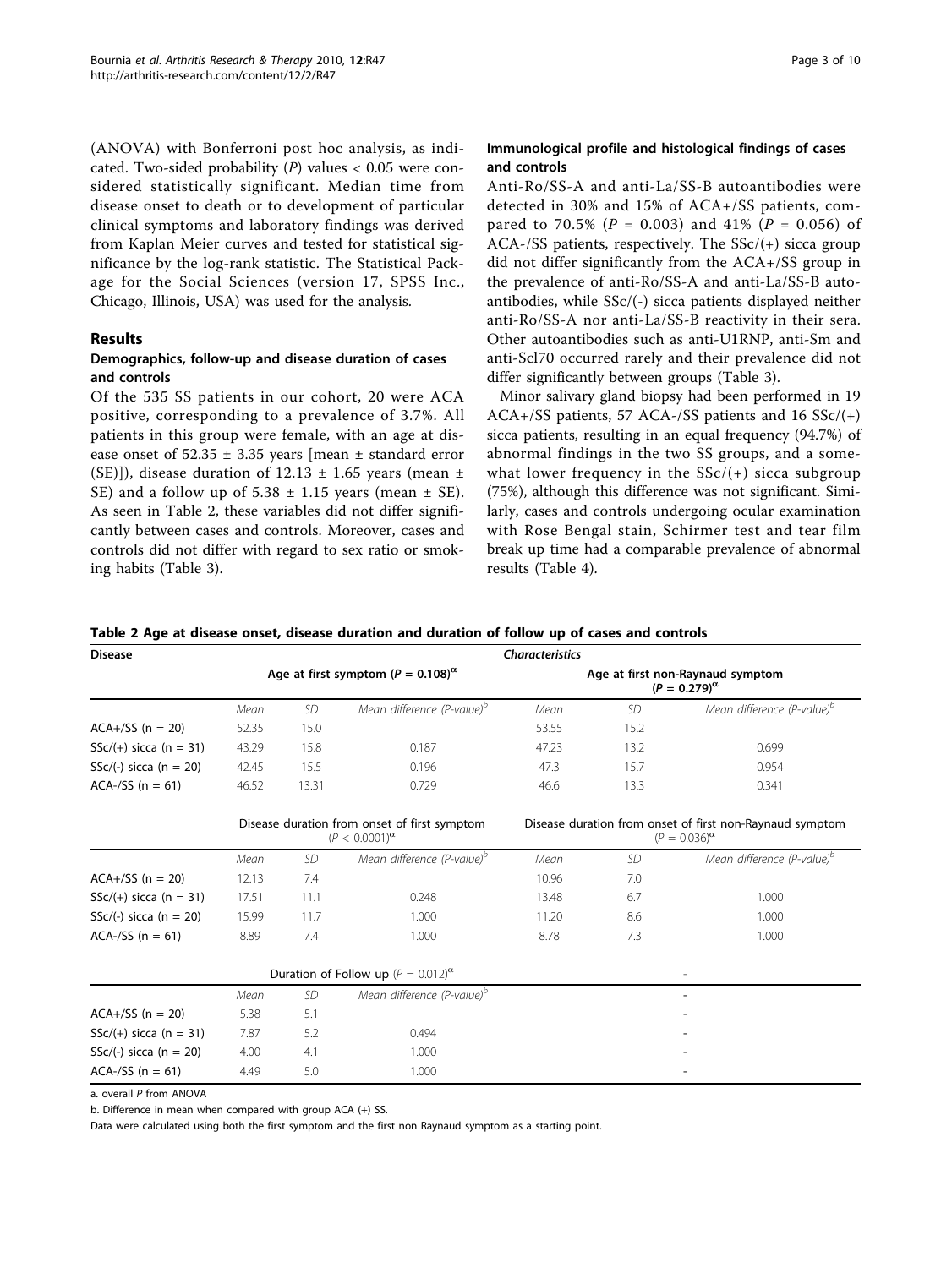<span id="page-3-0"></span>

| Table 3 Patients' demographics, autoimmune profile and co-morbidities by disease category |  |  |  |  |  |  |
|-------------------------------------------------------------------------------------------|--|--|--|--|--|--|
|-------------------------------------------------------------------------------------------|--|--|--|--|--|--|

| Characteristics of patients (P-value <sup>1</sup> ) | ACA+/SS<br>$(n = 20)$ [%] | $SSc/(+)$ sicca<br>$(n = 31)$ [%] | SSc/(-) sicca (n = 20) [%]   | ACA-/SS<br>$(n = 61)$ [%] |
|-----------------------------------------------------|---------------------------|-----------------------------------|------------------------------|---------------------------|
| Sex(0.558)                                          |                           |                                   |                              |                           |
| female                                              | 20 [100.0]                | 28 [90.3]                         | 19 [95.0]                    | 57 [93.4]                 |
| male                                                | 0 [0.0]                   | 3[9.7]                            | 1[5.0]                       | 4[6.6]                    |
| $P$ -values <sup>2</sup>                            |                           | 0.271                             | 1.000                        | 0.567                     |
| Smoking (0.603)                                     | 4 [20.0]                  | 5[16.1]                           | 2 [10.0]                     | 14 [23.0]                 |
| $P$ -values <sup>2</sup>                            |                           | 0.703                             | 0.661                        | 1.000                     |
| Anti-Ro (<0.0001)                                   | 6 [30.0]                  | 4 [12.9]                          | 0 [0.0]                      | 43 [70.5]                 |
| $P$ -values <sup>2</sup>                            |                           | 0.163                             | 0.020                        | 0.003                     |
| Anti-La (<0.0001)                                   | 3 [15.0]                  | 2[6.5]                            | 0 [0.0]                      | 25 [41.0]                 |
| $P$ -values $^2$                                    |                           | 0.369                             | 0.231                        | 0.056                     |
| ANA (0.006)                                         | 20 [100.0]                | 31 [100.0]                        | 20 [100.0]                   | 51 [83.6]                 |
| $P$ -values <sup>2</sup>                            |                           | $\overline{\phantom{a}}$          | $\qquad \qquad \blacksquare$ | 0.060                     |
| Anti-U1RNP (0.558)                                  | 0 [0.0]                   | 3 [9.7]                           | 1[5.0]                       | 4[6.6]                    |
| $P$ -values <sup>2</sup>                            |                           | 0.271                             | 1.000                        | 0.567                     |
| Anti-Sm (0.721)                                     | 0 [0.0]                   | 1[3.2]                            | 0 [0.0]                      | 2[3.3]                    |
| $P$ -values <sup>2</sup>                            |                           | 1.000                             | $\bar{\phantom{a}}$          | 1.000                     |
| Anti-Scl70 (0.172)                                  | 0 [0.0]                   | 2[6.5]                            | 1[5.0]                       | 0[0.0]                    |
| $P$ -values $^2$                                    |                           | 0.514                             | 1.000                        | $\overline{\phantom{a}}$  |
| Th. Hashimoto (0.023)                               | 1[5.0]                    | 4 [12.9]                          | 0 [0.0]                      | 15 [24.6]                 |
| $P$ -values $^2$                                    |                           | 0.636                             | 1.000                        | 0.102                     |
| Autoim. Hepatitis (-)                               | 0 [0.0]                   | 0[0.0]                            | 0 [0.0]                      | 0[0.0]                    |
| $P$ -values <sup>2</sup>                            |                           | $\overline{\phantom{a}}$          | $\bar{\phantom{a}}$          | $\overline{\phantom{a}}$  |
| Atr. gastritis (0.422)                              | 2 [10.0]                  | 2[6.5]                            | 0 [0.0]                      | 2[3.3]                    |
| $P$ -values <sup>2</sup>                            |                           | 0.640                             | 0.487                        | 0.254                     |
| PBC (0.209)                                         | 3 [15.0]                  | 3[9.7]                            | 0 [0.0]                      | 3[4.9]                    |
| $P$ -values $^2$                                    |                           | 0.668                             | 0.231                        | 0.157                     |
| Celiac (0.209)                                      | 0 [0.0]                   | 0[0.0]                            | 0 [0.0]                      | 1[1.6]                    |
| $P$ -values $^2$                                    |                           | $\overline{\phantom{a}}$          | $\bar{\phantom{a}}$          | 1.000                     |
| Lymphoma (0.476)                                    | 0 [0.0]                   | 2[6.5]                            | 0 [0.0]                      | 2[3.3]                    |
| $P$ -values <sup>2</sup>                            |                           | 0.514                             | $\sim$                       | 1.000                     |
| Death (0.059)                                       | 0 [0.0]                   | 3[9.7]                            | 1[5.0]                       | 0 [0.0]                   |
| $P$ -values <sup>2</sup>                            |                           | 0.271                             | 1.000                        | $\overline{\phantom{a}}$  |

 $\frac{1}{1}$  Overall P-value from the Chi Square test of independence (significance < 0.05).

 $2$  P-values from the Fisher's exact test comparing the first group with each of the other three groups

PBC, primary biliary cirrhosis

#### Clinical and laboratory features of cases and controls

Differences in the prevalence of clinical and laboratory characteristics of cases and controls were detected already at first visit and, as a general rule, they persisted or became even more pronounced, when the entire follow up period was considered. More specifically for the entire follow up period, telangiectasias, puffy fingers, sclerodactyly, Raynaud's phenomenon, digital ulcers and gastroesophageal reflux were significantly less frequent among ACA+/SS patients as compared to both SSc subgroups. The ACA+/SS group also had a lower prevalence of dyspnoea ( $P = 0.049$ ) and lung fibrosis ( $P = 0.029$ ) in comparison to the SSc/(+) sicca group. Compared to ACA-/SS, ACA +/SS patients were less prone to develop dry eyes

 $(P = 0.045)$ , but more inclined to develop Raynaud's phenomenon ( $P = 0.0001$ ) or dysphagia ( $P = 0.004$ ). Dyspnoea and digital ulcers were also more prominent in the ACA+/SS group, but not at a statistically significant level (Table [4\)](#page-4-0).

Among those having undergone a pulmonary function test, a restrictive pattern was seen in 22.2% of ACA+/SS patients as compared to 30.8% of SSc/(+) sicca patients  $(P = 1.000)$ , 42.9% of SSc/(-) sicca patients  $(P = 0.400)$ and none of the ACA-/SS patients ( $P = 0.211$ ). Only a small proportion of patients in each group had done a chest high resolution computed tomography, on the basis of a previous chest x-ray marginally indicative of an interstitial pattern. Although small numbers do not allow for safe conclusions, no statistically significant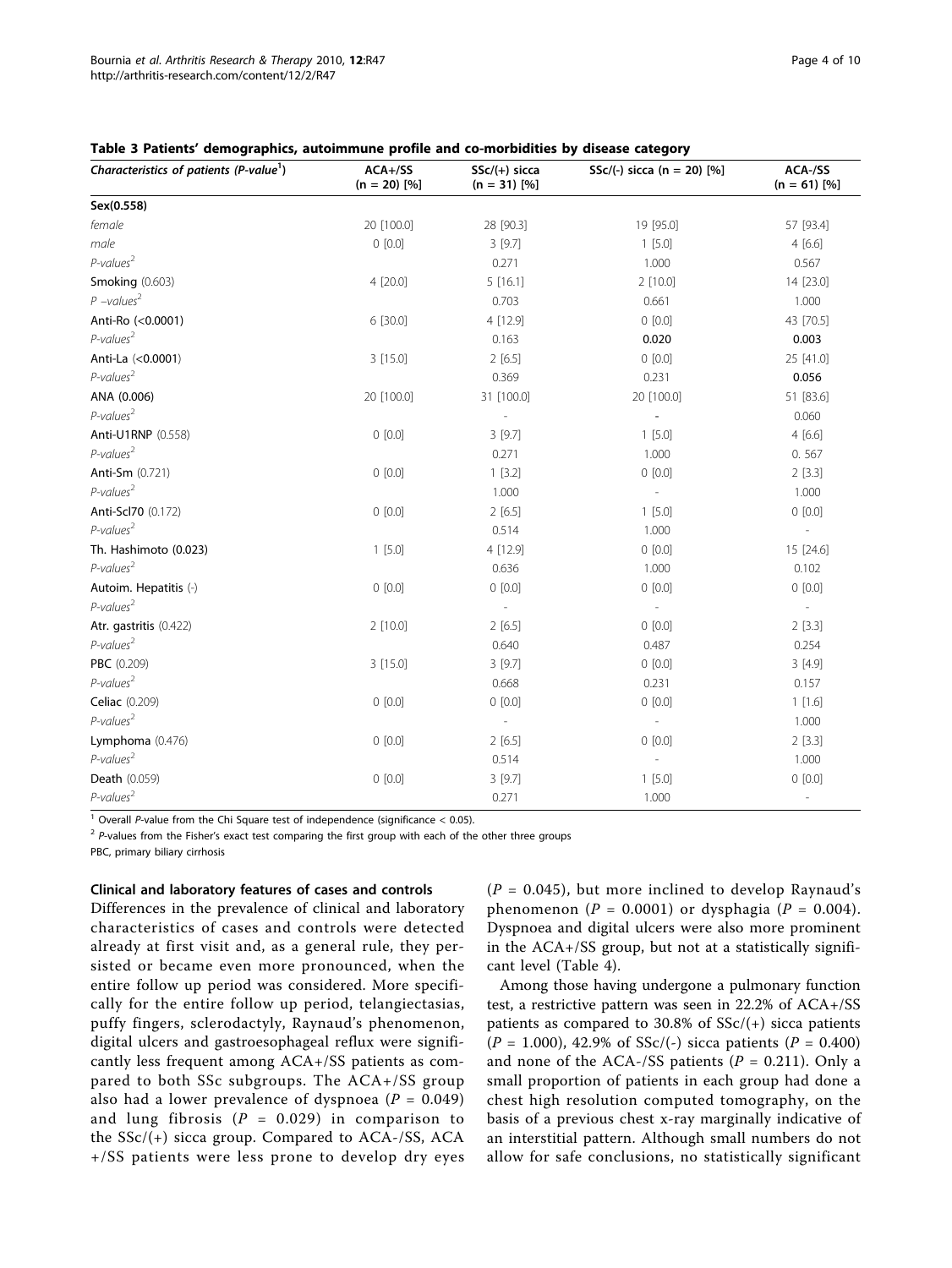## <span id="page-4-0"></span>Table 4 Patients' clinical characteristics by disease category, cumulatively for the entire follow up period

| $ACA+/SS$ | $SSc/(+)$ sicca                                                                                                                                                                                                                                                                                                       | SSc/(-) sicca                                                                                                                                                                                                                                                                                                                                                                                                                                                                                                                                                         | ACA-/SS<br>$(n = 61)$ [%]                                                                                                                                                                                                                                                                                                                                                                                                                                                                                                                                                                     |
|-----------|-----------------------------------------------------------------------------------------------------------------------------------------------------------------------------------------------------------------------------------------------------------------------------------------------------------------------|-----------------------------------------------------------------------------------------------------------------------------------------------------------------------------------------------------------------------------------------------------------------------------------------------------------------------------------------------------------------------------------------------------------------------------------------------------------------------------------------------------------------------------------------------------------------------|-----------------------------------------------------------------------------------------------------------------------------------------------------------------------------------------------------------------------------------------------------------------------------------------------------------------------------------------------------------------------------------------------------------------------------------------------------------------------------------------------------------------------------------------------------------------------------------------------|
|           |                                                                                                                                                                                                                                                                                                                       |                                                                                                                                                                                                                                                                                                                                                                                                                                                                                                                                                                       | 54 [94.7]                                                                                                                                                                                                                                                                                                                                                                                                                                                                                                                                                                                     |
|           |                                                                                                                                                                                                                                                                                                                       |                                                                                                                                                                                                                                                                                                                                                                                                                                                                                                                                                                       | 1.000                                                                                                                                                                                                                                                                                                                                                                                                                                                                                                                                                                                         |
|           |                                                                                                                                                                                                                                                                                                                       |                                                                                                                                                                                                                                                                                                                                                                                                                                                                                                                                                                       | 22 [71.0]                                                                                                                                                                                                                                                                                                                                                                                                                                                                                                                                                                                     |
|           |                                                                                                                                                                                                                                                                                                                       |                                                                                                                                                                                                                                                                                                                                                                                                                                                                                                                                                                       | 1.000                                                                                                                                                                                                                                                                                                                                                                                                                                                                                                                                                                                         |
|           |                                                                                                                                                                                                                                                                                                                       |                                                                                                                                                                                                                                                                                                                                                                                                                                                                                                                                                                       | 35.5 [71.4]                                                                                                                                                                                                                                                                                                                                                                                                                                                                                                                                                                                   |
|           |                                                                                                                                                                                                                                                                                                                       |                                                                                                                                                                                                                                                                                                                                                                                                                                                                                                                                                                       | 0.743                                                                                                                                                                                                                                                                                                                                                                                                                                                                                                                                                                                         |
|           |                                                                                                                                                                                                                                                                                                                       |                                                                                                                                                                                                                                                                                                                                                                                                                                                                                                                                                                       | 18 [69.2]                                                                                                                                                                                                                                                                                                                                                                                                                                                                                                                                                                                     |
|           |                                                                                                                                                                                                                                                                                                                       |                                                                                                                                                                                                                                                                                                                                                                                                                                                                                                                                                                       | 1.000                                                                                                                                                                                                                                                                                                                                                                                                                                                                                                                                                                                         |
|           |                                                                                                                                                                                                                                                                                                                       |                                                                                                                                                                                                                                                                                                                                                                                                                                                                                                                                                                       | 9 [14.8]                                                                                                                                                                                                                                                                                                                                                                                                                                                                                                                                                                                      |
|           |                                                                                                                                                                                                                                                                                                                       |                                                                                                                                                                                                                                                                                                                                                                                                                                                                                                                                                                       | 1.000                                                                                                                                                                                                                                                                                                                                                                                                                                                                                                                                                                                         |
|           |                                                                                                                                                                                                                                                                                                                       |                                                                                                                                                                                                                                                                                                                                                                                                                                                                                                                                                                       | 11 [18.0]                                                                                                                                                                                                                                                                                                                                                                                                                                                                                                                                                                                     |
|           |                                                                                                                                                                                                                                                                                                                       |                                                                                                                                                                                                                                                                                                                                                                                                                                                                                                                                                                       | < 0.0001                                                                                                                                                                                                                                                                                                                                                                                                                                                                                                                                                                                      |
|           |                                                                                                                                                                                                                                                                                                                       |                                                                                                                                                                                                                                                                                                                                                                                                                                                                                                                                                                       | 20 [32.8]                                                                                                                                                                                                                                                                                                                                                                                                                                                                                                                                                                                     |
|           |                                                                                                                                                                                                                                                                                                                       |                                                                                                                                                                                                                                                                                                                                                                                                                                                                                                                                                                       | 0.160                                                                                                                                                                                                                                                                                                                                                                                                                                                                                                                                                                                         |
|           |                                                                                                                                                                                                                                                                                                                       |                                                                                                                                                                                                                                                                                                                                                                                                                                                                                                                                                                       | 11 [18.0]                                                                                                                                                                                                                                                                                                                                                                                                                                                                                                                                                                                     |
|           |                                                                                                                                                                                                                                                                                                                       |                                                                                                                                                                                                                                                                                                                                                                                                                                                                                                                                                                       | 0.502                                                                                                                                                                                                                                                                                                                                                                                                                                                                                                                                                                                         |
|           |                                                                                                                                                                                                                                                                                                                       |                                                                                                                                                                                                                                                                                                                                                                                                                                                                                                                                                                       | 53 [86.9]                                                                                                                                                                                                                                                                                                                                                                                                                                                                                                                                                                                     |
|           |                                                                                                                                                                                                                                                                                                                       |                                                                                                                                                                                                                                                                                                                                                                                                                                                                                                                                                                       | 0.440                                                                                                                                                                                                                                                                                                                                                                                                                                                                                                                                                                                         |
|           |                                                                                                                                                                                                                                                                                                                       |                                                                                                                                                                                                                                                                                                                                                                                                                                                                                                                                                                       | 60 [98.4]                                                                                                                                                                                                                                                                                                                                                                                                                                                                                                                                                                                     |
|           |                                                                                                                                                                                                                                                                                                                       |                                                                                                                                                                                                                                                                                                                                                                                                                                                                                                                                                                       | 0.045                                                                                                                                                                                                                                                                                                                                                                                                                                                                                                                                                                                         |
|           |                                                                                                                                                                                                                                                                                                                       |                                                                                                                                                                                                                                                                                                                                                                                                                                                                                                                                                                       | 2[3.3]                                                                                                                                                                                                                                                                                                                                                                                                                                                                                                                                                                                        |
|           |                                                                                                                                                                                                                                                                                                                       |                                                                                                                                                                                                                                                                                                                                                                                                                                                                                                                                                                       | 0.254                                                                                                                                                                                                                                                                                                                                                                                                                                                                                                                                                                                         |
|           |                                                                                                                                                                                                                                                                                                                       |                                                                                                                                                                                                                                                                                                                                                                                                                                                                                                                                                                       | 10 [16.4]                                                                                                                                                                                                                                                                                                                                                                                                                                                                                                                                                                                     |
|           |                                                                                                                                                                                                                                                                                                                       |                                                                                                                                                                                                                                                                                                                                                                                                                                                                                                                                                                       | 0.112                                                                                                                                                                                                                                                                                                                                                                                                                                                                                                                                                                                         |
|           |                                                                                                                                                                                                                                                                                                                       |                                                                                                                                                                                                                                                                                                                                                                                                                                                                                                                                                                       | 0[0.0]                                                                                                                                                                                                                                                                                                                                                                                                                                                                                                                                                                                        |
|           |                                                                                                                                                                                                                                                                                                                       |                                                                                                                                                                                                                                                                                                                                                                                                                                                                                                                                                                       | $\overline{\phantom{a}}$                                                                                                                                                                                                                                                                                                                                                                                                                                                                                                                                                                      |
|           |                                                                                                                                                                                                                                                                                                                       |                                                                                                                                                                                                                                                                                                                                                                                                                                                                                                                                                                       | 0[0.0]                                                                                                                                                                                                                                                                                                                                                                                                                                                                                                                                                                                        |
|           |                                                                                                                                                                                                                                                                                                                       |                                                                                                                                                                                                                                                                                                                                                                                                                                                                                                                                                                       | $\blacksquare$                                                                                                                                                                                                                                                                                                                                                                                                                                                                                                                                                                                |
|           |                                                                                                                                                                                                                                                                                                                       |                                                                                                                                                                                                                                                                                                                                                                                                                                                                                                                                                                       | 0[0.0]                                                                                                                                                                                                                                                                                                                                                                                                                                                                                                                                                                                        |
|           |                                                                                                                                                                                                                                                                                                                       |                                                                                                                                                                                                                                                                                                                                                                                                                                                                                                                                                                       | 0.059                                                                                                                                                                                                                                                                                                                                                                                                                                                                                                                                                                                         |
|           |                                                                                                                                                                                                                                                                                                                       |                                                                                                                                                                                                                                                                                                                                                                                                                                                                                                                                                                       | 4[6.6]                                                                                                                                                                                                                                                                                                                                                                                                                                                                                                                                                                                        |
|           |                                                                                                                                                                                                                                                                                                                       |                                                                                                                                                                                                                                                                                                                                                                                                                                                                                                                                                                       | 0.004                                                                                                                                                                                                                                                                                                                                                                                                                                                                                                                                                                                         |
|           |                                                                                                                                                                                                                                                                                                                       |                                                                                                                                                                                                                                                                                                                                                                                                                                                                                                                                                                       | 6 [9.8]                                                                                                                                                                                                                                                                                                                                                                                                                                                                                                                                                                                       |
|           |                                                                                                                                                                                                                                                                                                                       |                                                                                                                                                                                                                                                                                                                                                                                                                                                                                                                                                                       | 0.682                                                                                                                                                                                                                                                                                                                                                                                                                                                                                                                                                                                         |
|           |                                                                                                                                                                                                                                                                                                                       |                                                                                                                                                                                                                                                                                                                                                                                                                                                                                                                                                                       | 14 [23.0]                                                                                                                                                                                                                                                                                                                                                                                                                                                                                                                                                                                     |
|           |                                                                                                                                                                                                                                                                                                                       |                                                                                                                                                                                                                                                                                                                                                                                                                                                                                                                                                                       | 0.156                                                                                                                                                                                                                                                                                                                                                                                                                                                                                                                                                                                         |
|           |                                                                                                                                                                                                                                                                                                                       |                                                                                                                                                                                                                                                                                                                                                                                                                                                                                                                                                                       | 9 [14.8]                                                                                                                                                                                                                                                                                                                                                                                                                                                                                                                                                                                      |
|           |                                                                                                                                                                                                                                                                                                                       |                                                                                                                                                                                                                                                                                                                                                                                                                                                                                                                                                                       | 0.060                                                                                                                                                                                                                                                                                                                                                                                                                                                                                                                                                                                         |
|           |                                                                                                                                                                                                                                                                                                                       |                                                                                                                                                                                                                                                                                                                                                                                                                                                                                                                                                                       | 1[1.6]                                                                                                                                                                                                                                                                                                                                                                                                                                                                                                                                                                                        |
|           |                                                                                                                                                                                                                                                                                                                       |                                                                                                                                                                                                                                                                                                                                                                                                                                                                                                                                                                       | 0.149                                                                                                                                                                                                                                                                                                                                                                                                                                                                                                                                                                                         |
|           |                                                                                                                                                                                                                                                                                                                       |                                                                                                                                                                                                                                                                                                                                                                                                                                                                                                                                                                       | 1[12.5]                                                                                                                                                                                                                                                                                                                                                                                                                                                                                                                                                                                       |
|           |                                                                                                                                                                                                                                                                                                                       |                                                                                                                                                                                                                                                                                                                                                                                                                                                                                                                                                                       | 1.000                                                                                                                                                                                                                                                                                                                                                                                                                                                                                                                                                                                         |
|           |                                                                                                                                                                                                                                                                                                                       |                                                                                                                                                                                                                                                                                                                                                                                                                                                                                                                                                                       | 5[8.2]                                                                                                                                                                                                                                                                                                                                                                                                                                                                                                                                                                                        |
|           |                                                                                                                                                                                                                                                                                                                       |                                                                                                                                                                                                                                                                                                                                                                                                                                                                                                                                                                       | 1.000                                                                                                                                                                                                                                                                                                                                                                                                                                                                                                                                                                                         |
|           |                                                                                                                                                                                                                                                                                                                       |                                                                                                                                                                                                                                                                                                                                                                                                                                                                                                                                                                       | 0[0.0]                                                                                                                                                                                                                                                                                                                                                                                                                                                                                                                                                                                        |
|           |                                                                                                                                                                                                                                                                                                                       |                                                                                                                                                                                                                                                                                                                                                                                                                                                                                                                                                                       | 0.211                                                                                                                                                                                                                                                                                                                                                                                                                                                                                                                                                                                         |
|           |                                                                                                                                                                                                                                                                                                                       |                                                                                                                                                                                                                                                                                                                                                                                                                                                                                                                                                                       | 2[3.3]                                                                                                                                                                                                                                                                                                                                                                                                                                                                                                                                                                                        |
|           |                                                                                                                                                                                                                                                                                                                       |                                                                                                                                                                                                                                                                                                                                                                                                                                                                                                                                                                       | 0.094                                                                                                                                                                                                                                                                                                                                                                                                                                                                                                                                                                                         |
|           |                                                                                                                                                                                                                                                                                                                       |                                                                                                                                                                                                                                                                                                                                                                                                                                                                                                                                                                       | 1[1.6]                                                                                                                                                                                                                                                                                                                                                                                                                                                                                                                                                                                        |
|           |                                                                                                                                                                                                                                                                                                                       |                                                                                                                                                                                                                                                                                                                                                                                                                                                                                                                                                                       | 1.000                                                                                                                                                                                                                                                                                                                                                                                                                                                                                                                                                                                         |
|           | $(n = 20)$ [%]<br>18 [94.7]<br>8 [72.7]<br>9[64.3]<br>7 [77.8]<br>3 [15.0]<br>15 [75.0]<br>3[15.0]<br>2[10.0]<br>19 [95.0]<br>17 [85.0]<br>2 [10.0]<br>7[35.0]<br>0 [0.0]<br>0 [0.0]<br>2 [10.0]<br>7 [35.0]<br>3 [15.0]<br>8 [35.0]<br>7 [40.0]<br>2 [10.0]<br>0 [0.0]<br>2 [10.0]<br>2[22.2]<br>3 [15.0]<br>0 [0.0] | $(n = 31)$ [%]<br>12 [75.0]<br>0.156<br>9 [56.3]<br>0.448<br>14 [87.5]<br>0.204<br>9 [75.0]<br>1.000<br>8 [25.8]<br>0.493<br>31 [100.0]<br>0.007<br>4 [12.9]<br>1.000<br>1[3.2]<br>0.553<br>25 [80.6]<br>0.223<br>29 [93.5]<br>0.369<br>28 [90.3]<br>< 0.0001<br>26 [83.9]<br>0.001<br>31 [100.0]<br>< 0.0001<br>6 [19.4]<br>0.070<br>17 [54.8]<br>0.001<br>18 [58.1]<br>0.153<br>20 [64.5]<br>0.001<br>10 [32.3]<br>0.765<br>20 [64.5]<br>0.049<br>8 [25.8]<br>0.280<br>4 [21.1]<br>0.544<br>12 [38.7]<br>0.029<br>8 [30.8]<br>1.000<br>6 [19.4]<br>1.000<br>0 [0.0] | abcase category, camalacrely for the entire follow up perfou<br>$(n = 20)$ [%]<br>0[0.0]<br>0.333<br>0[0.0]<br>0.400<br>0[0.0]<br>0.300<br>1[5.0]<br>0.605<br>20 [100.0]<br>0.047<br>0[0.0]<br>0.231<br>0[0.0]<br>0.487<br>0[0.0]<br>< 0.0001<br>0[0.0]<br>< 0.0001<br>14 [70.0]<br>< 0.0001<br>14 [70.0]<br>0.056<br>19 [95.0]<br>< 0.0001<br>4 [20.0]<br>0.106<br>11 [55.0]<br>0.006<br>5 [25.0]<br>0.731<br>10 [50.0]<br>0.041<br>4 [20.0]<br>0.301<br>5 [25.0]<br>0.731<br>2 [10.0]<br>1.000<br>1[9.1]<br>1.000<br>7 [35.0]<br>0.127<br>6 [42.9]<br>0.400<br>3 [15.0]<br>0.019<br>0 [0.0] |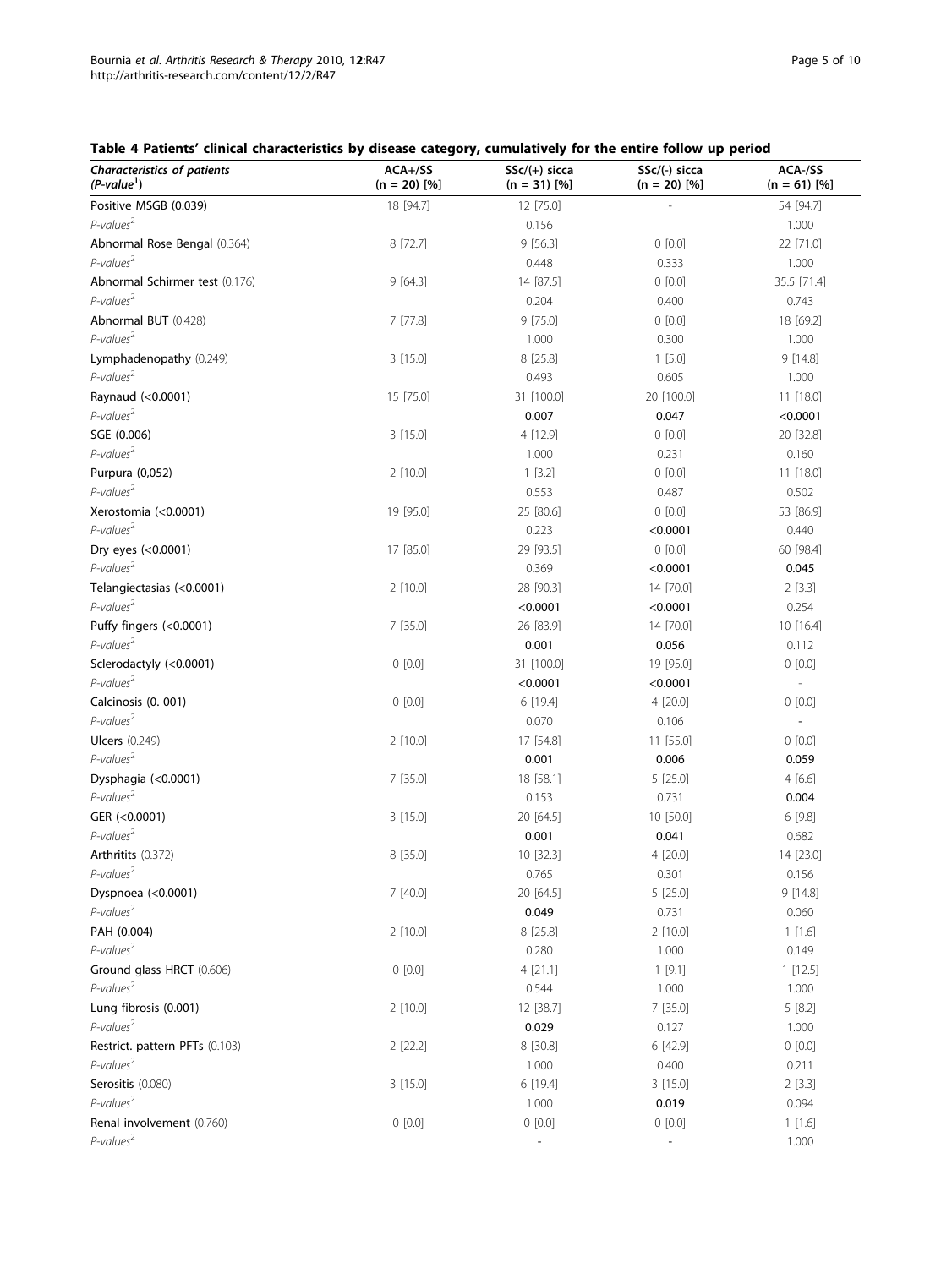| Carpal tunnel (0.853)            | 2 [10.0] | 3[9.7]                   | 3[15.0]        | 5[4.9]    |
|----------------------------------|----------|--------------------------|----------------|-----------|
| $P$ -values <sup>2</sup>         |          | 1.000                    | 1.000          | 1.000     |
| Per. Neuropathy (0.743)          | 1[5.0]   | 2[6.5]                   | 0[0.0]         | 3[86.9]   |
| $P$ -values <sup>2</sup>         |          | 1.000                    | 1.000          | 1.000     |
| Leucopenia (0,088)               | 2[10.0]  | 2[6.5]                   | 2[10.0]        | 15 [24.6] |
| $P$ -values <sup>2</sup>         |          | 0.640                    | 1.000          | 0.216     |
| Hypergammaglobulinaemia (0.0001) | 5 [25.0] | 6 [19.4]                 | 1[5.0]         | 31 [50.8] |
| $P$ -values <sup>2</sup>         |          | 0.732                    | 0.182          | 0.068     |
| Cryoglobulinaemia (0.609)        | 0 [0.0]  | 2[6.5]                   | 1[5.0]         | 5[4.9]    |
| $P$ -values <sup>2</sup>         |          | 0.514                    | 1.000          | 0.326     |
| RF (0.015)                       | 5[25.0]  | 6 [19.4]                 | 4 [20.0]       | 29 [47.5] |
| $P$ -values <sup>2</sup>         |          | 0.732                    | 1.000          | 0.117     |
| Low C3,C4 (0.289)                | 0 [0.0]  | $5$ [20.0]               | 3 [23.1]       | 10 [19.6] |
| $P$ -values <sup>2</sup>         |          | 0.137                    | 0.087          | 0.101     |
| Proteinuria (0.760)              | 0 [0.0]  | 0[0.0]                   | 0[0.0]         | 1[1.6]    |
| $P$ -values <sup>2</sup>         |          | $\overline{\phantom{a}}$ | $\blacksquare$ | 1.000     |
|                                  |          |                          |                |           |

| Table 4: Patients' clinical characteristics by disease category, cumulatively for the entire follow up period (Continued) |  |
|---------------------------------------------------------------------------------------------------------------------------|--|
|---------------------------------------------------------------------------------------------------------------------------|--|

 $\frac{1}{1}$  Overall P-value from the Chi Square test of independence (significance < 0.05).

 $2$  P-values from the Fisher's exact test comparing the first group with each of the other three groups MSGB: minor salivary gland biopsy, BUT, Tear film break up time, SGE, salivary gland enlargement, GER, gastroesophageal reflux, PAH, pulmonary arterial hypertension, HRCT, high resolution computed tomography, PFT, pulmonary function tests, RF, rheumatoid factor

difference was seen in the frequency of ground glass pattern between ACA+/SS patients and controls.

When comparing cases to controls with reference to laboratory findings, no statistically significant differences were observed, with the exception of hypergammaglobulinaemia, which tended to be more frequent in the ACA-/SS compared to the ACA+/SS group ( $P = 0.068$ ). None of the patients in any of the groups had proteinuria (Table [4](#page-4-0)).

#### Prevalence of co-morbidities in cases and controls

Thyroiditis Hashimoto affected 5% of ACA+/SS patients, compared to 24.6% of ACA-/SS patients ( $P = 0.102$ ) and 12.9% of  $S\text{Sc}/(+)$  sicca patients (P = 0.636). For primary biliary cirrhosis (PBC) the respective proportions were 15%, as compared to 4.9% ( $P = 0.157$ ) and 9.7% ( $P =$ 0.668), while the prevalence for atrophic gastritis was 10%, compared to 3.3% ( $P = 0.254$ ) and 6.5% ( $P = 0.640$ ) respectively. None of the SSc/(-) sicca patients had any of the above conditions. Differences between cases and controls were non-significant. Autoimmune hepatitis did not occur in any of the groups and only one patient in the ACA-/SS group had celiac (Table [3\)](#page-3-0).

## Evolution of ACA+/SS patients

During our follow up period two patients in the ACA-/ SS group and another two in the  $SSc/(+)$  sicca subgroup developed lymphoma, while four patients died, all of which had SSc. Differences in mortality and lymphoma development between cases and controls were not significant (Table [3\)](#page-3-0).

The overwhelming majority of ACA positive  $SSc/(+)$ sicca patients fulfilled criteria for SSc, already at their first visit. Of the 31 patients in this group, only two started out as ACA+/SS to which a diagnosis of SSc was added, in both cases after one year of follow up. One of these two patients later developed pulmonary arterial hypertension and died. Another three patients with Raynaud's phenomenon, puffy fingers, ACA and sicca manifestations at first visit eventually developed SSc, after 3, 9 and 24 months respectively, but never fulfilled criteria for SS.

#### Time to development of particular symptoms

Distribution of time from disease onset to development of certain clinical features was examined for the four groups of patients. In comparison to the ACA+/SS group, telangiectasias, digital ulcers and gastroesophageal reflux tended to occur sooner in the SSc subgroups, finally affecting these groups almost entirely. Puffy fingers developed sooner and xerostomia developed later in the  $SSc/(+)$  sicca compared to the ACA +SS group. Regarding development of arthritis, it occurred later in the SSc/(-) sicca subgroup compared to the ACA+/SS group. Likewise, when comparing ACA+/SS to ACA-/SS patients, dysphagia appeared earlier in the first group while hypergammaglobulinaemia in the second group. Statistics for survival curves depicting time to death or to development of sclerodactyly and calcinosis could not be calculated since all cases in the ACA+/SS and ACA-/SS groups were censored (Figure [1\)](#page-6-0).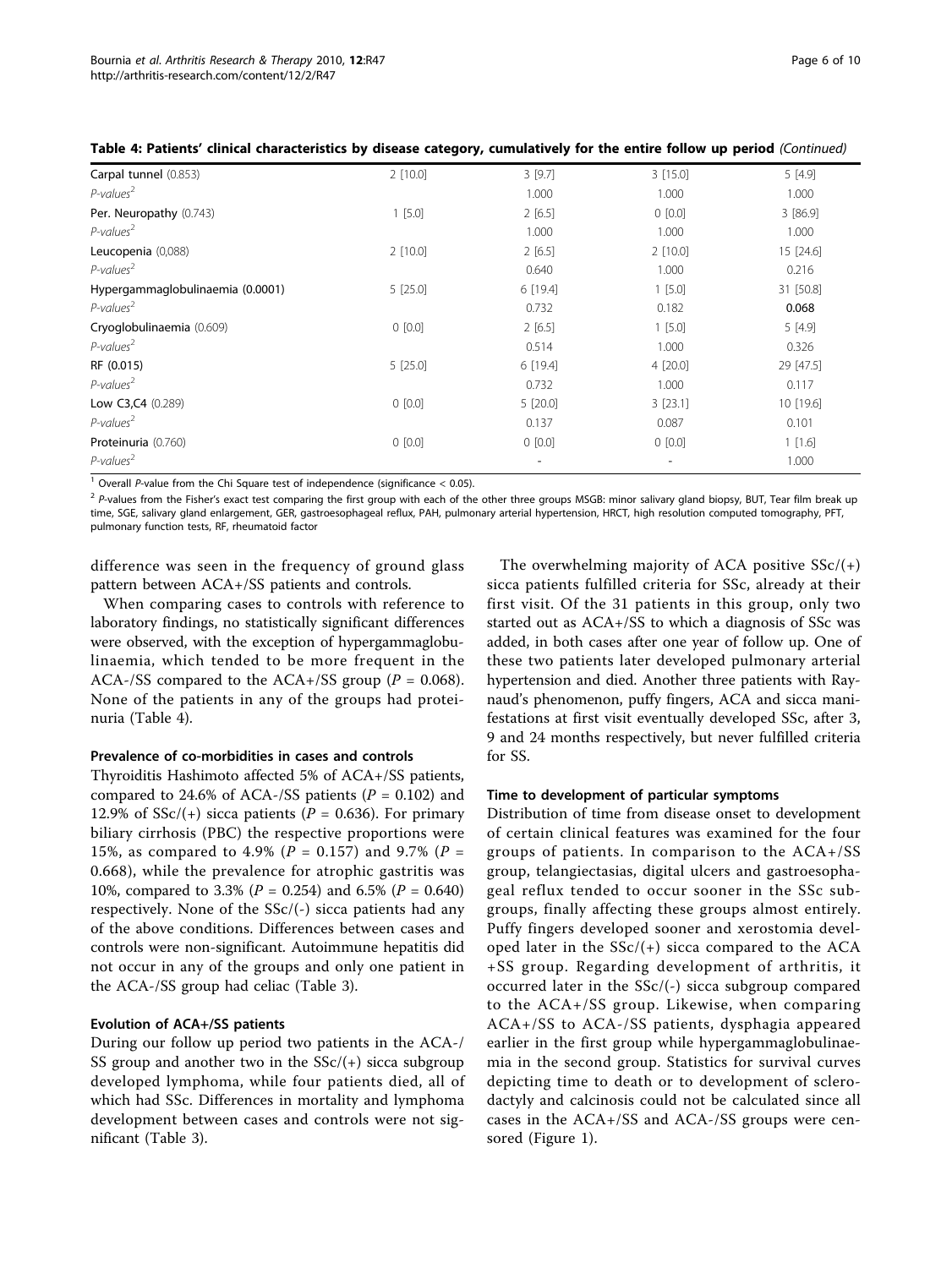<span id="page-6-0"></span>

#### Discussion

In an earlier, retrospective, study of 41 ACA positive patients a prevalence of 17% was reported for primary SS, thus for the first time establishing an association between ACA and primary SS [\[6\]](#page-8-0). This finding was corroborated by other investigators who showed that the prevalence of primary SS in different ACA positive cohorts ranged from 2.5% to 12% [[4,20-](#page-8-0)[24\]](#page-9-0). Our present goal was to focus on the clinical and serological characteristics and on the outcome of ACA/+SS patients, after a long follow up.

In our study, ACA were found in 3.7% of patients with SS, which is in agreement with some reports estimating this prevalence in the range of 4.5% to 8.7% [\[5](#page-8-0),[25\]](#page-9-0), but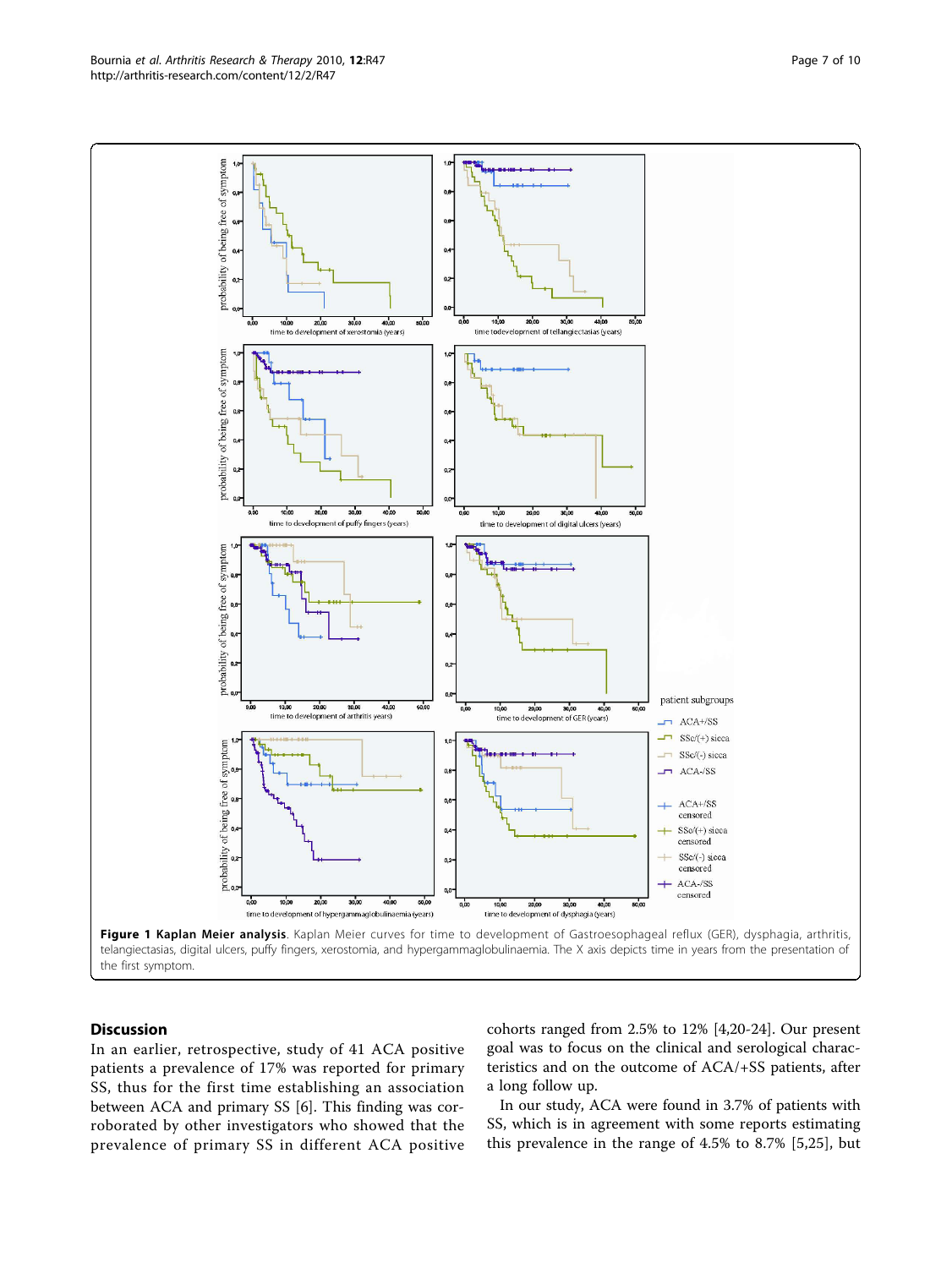seems somewhat lower compared to the percentages reported by Katano et al (24.6%) [[26\]](#page-9-0), Chan et al. (14.8%) [\[24\]](#page-9-0) or Caramaschi et al. (16.6%) [\[27](#page-9-0)].

In accordance to previous studies [[5,](#page-8-0)[26,28](#page-9-0)] all of our groups demonstrated a striking female preponderance. Our findings, however, do not corroborate those of other investigators [[5,](#page-8-0)[26](#page-9-0),[28](#page-9-0)], reporting a higher mean age at disease onset in the ACA+/SS, compared to the ACA/-SS group.

We and other researchers [[5,6](#page-8-0),[27](#page-9-0),[28](#page-9-0)] have shown a significantly lower prevalence of anti-Ro/SS-A and anti-La/SS-B autoantibodies among ACA+/SS compared to ACA-/SS patients. As expected, anti-Ro/SS-A and anti-La/SS-B autoantibodies were absent in the SSc/(-) sicca subgroup. However, their prevalence in the  $SSc/(+)$  sicca subgroup was similar to that found in the ACA+/SS group, indicating that, with respect to immunological profile, ACA+/SS displays features of an overlap between SS and SSc. Contrary to others [[27-29](#page-9-0)], we didn't find significantly lower rates of rheumatoid factor positivity in the ACA+/SS compared to the ACA-/SS group. In addition, previous reports have detected autoantibodies other than ACA, anti-Ro/SS-A, anti-La/SS-B and rheumatoid factor in more than 50% of ACA+/SS patients [[5\]](#page-8-0), whereas in our study none of the patients in this group presented anti-Scl 70, anti-U1RNP or anti-Sm autoantibodies. As shown in a previous publication, anti-Sm and anti-U1RNP are rare in Greek patients, even among those who suffer from systemic lupus erythematosus [[30\]](#page-9-0).

An association of ACA positive SS with primary biliary cirrhosis has been established in previous works [\[5](#page-8-0)], but was not seen in our cohort. Organ specific autoimmune diseases affecting our group of ACA+/SS patients encompassed primary biliary cirrhosis (15%), Hashimoto thyroiditis (5%) and atrophic gastritis (10%), but differences in prevalence between this group and the controls were not significant.

Our findings corroborate previous works that report a greater frequency of Raynaud's phenomenon [[5](#page-8-0),[26,27](#page-9-0)] and a significantly lower frequency of hypergammaglobulinaemia [[27,28\]](#page-9-0) in patients with ACA+/SS compared to patients with ACA-/SS. However, in contrast to Katano et al. [\[26](#page-9-0)] and Caramashi et al. [\[27](#page-9-0)] we did not observe a lower prevalence of leucocytopenia in our group of ACA+/SS and found no difference in the frequency of peripheral neuropathy between cases and ACA-/SS controls, although contradictory reports exist on this issue [[5](#page-8-0),[28](#page-9-0)].

Given that patients are likely to develop symptoms compatible with a lcSSc diagnosis not all at once, but gradually over time [[31\]](#page-9-0) there is a probability that ACA +/SS patients will eventually develop SSc in the long run. However, the lower prevalence we found for

calcinosis, Raynaud's phenomenon, esophageal dysmotility, sclerodactyly, telangiectasias, puffy fingers, digital ulcers and lung fibrosis in the ACA+/SS group compared to the SSc subgroups, combined with an equal follow up duration of cases and controls, makes this evolutionary pattern unlikely. Only two patients that originally started out as ACA+/SS, developed symptoms compatible with a SSc diagnosis later during their follow up. In contrast, the majority of ACA+/SS patients retain during the course of their disease a clinical pattern distinct from both the ACA-/SS and the SSc groups.

There are previous reports of ACA+/SS patients having evolved to SSc. Caramashi et al[[27](#page-9-0)] described four such cases out of a total of ten and Ramos-Casals et al. [[25\]](#page-9-0) additionally reported another three out of an initial group of eight. In the study performed by Salliot et al. [[5\]](#page-8-0) none of the 10 ACA+/SS patients advanced to lcSSc, while according to Miyawaki et al. [[4](#page-8-0)] their cohort of 84 ACA positive SSc patients included six patients, who originally had primary SS and Raynaud's phenomenon before developing lcSSc. In total, counting in the two cases from our cohort, 15 out of 66 patients (23%) initially presenting with ACA+/SS eventually developed SSc.

Patients with SS are at a higher risk than the general population for lymphoma development, demonstrating a standardized incidence rate of 18.9 (95% CI (9.4 to 37.9)) [\[32,33](#page-9-0)]. Histologically, the mucosa associated lymphoid tissue (MALT) subtype of non-Hodgkin lymphomas is the most commonly found. Some of the major risk factors for lymphoma development in SS patients include parotid gland enlargement, purpura, hypocomplementemia and cryoglobulinemia [[33](#page-9-0)]. Despite the fact that in a recently published case report the presence of ACA antibodies in two pSS patients was associated with an increased risk for small vessel cutaneous vasculitis, parotid enlargement, low C4 complement levels, positive rheumatoid factor and lymphoma [\[34\]](#page-9-0), none of these associations were corroborated by our study. On the contrary and in agreement with a previous report [[27](#page-9-0)], none of the ACA+/SS patients in our cohort developed lymphoma. In addition, differences between cases and controls with respect to mortality or development of lymphoma were not significant.

Previous studies did not define a gold standard to effectively predict whether an ACA+/SS patient will retain the same disease pattern in the future. It seems that only by long term follow up can this question be answered. Therefore the time to development of a symptom could form a basis on which to decide if the clinical course of ACA positive SS will remain stable. By means of the Kaplan Meier survival analysis we identified an earlier development of symptoms compatible with the diagnosis of SSc in one or both of the SSc subgroups, as compared to the ACA+/SS group. This could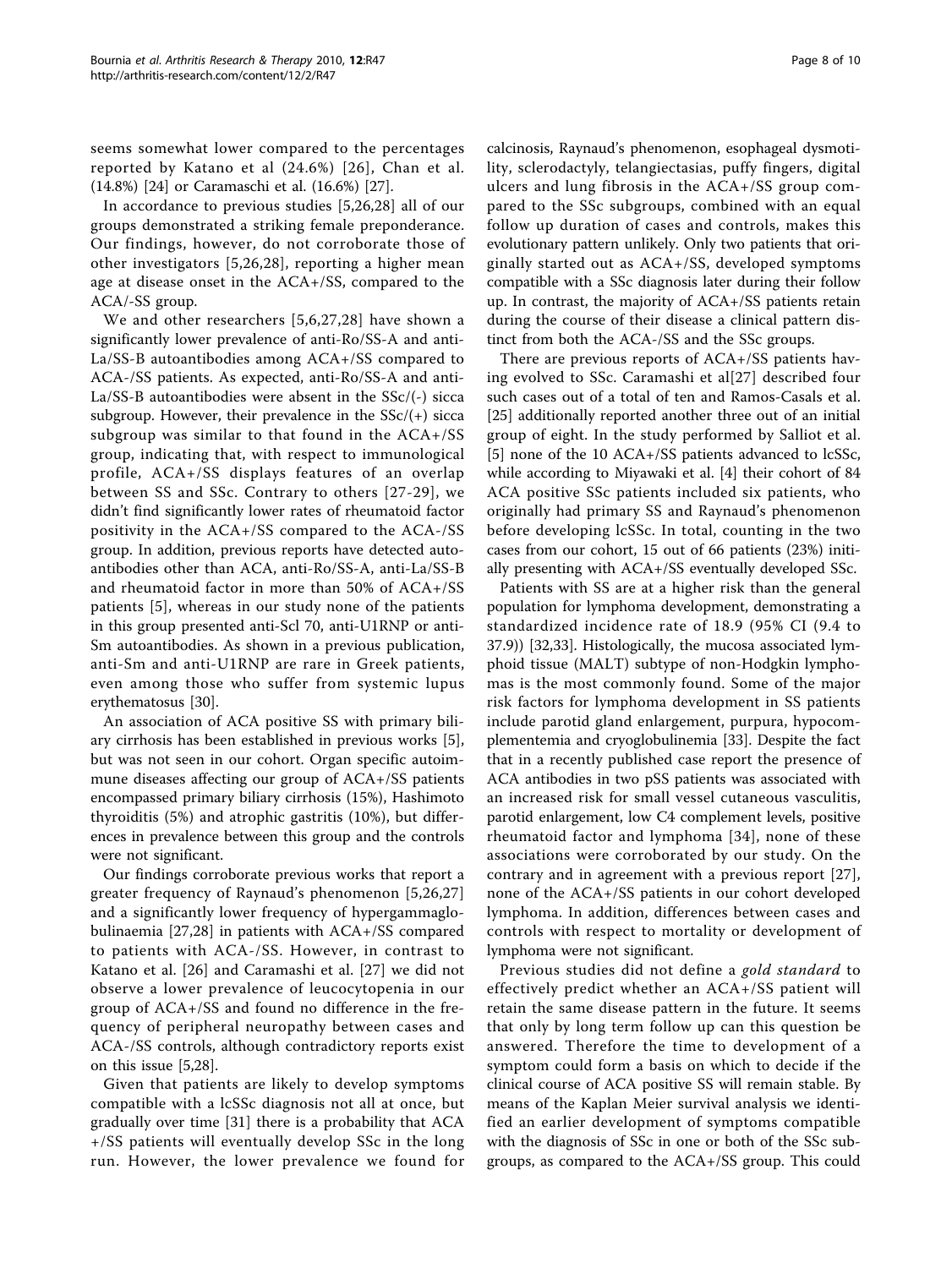<span id="page-8-0"></span>indicate that SSc patients acquire their disease phenotype rather soon, whereas ACA+/SS patients tend to keep a stable clinical pattern.

A weakness in our study was the retrospective design. In addition, we cannot rule out the possibility that some of the differences observed between the patient and control groups were due to statistical error type I, caused by multiple comparisons. Furthermore, our control group of SSc patients with sicca manifestations might not be homogenous, in the sense that it includes patients with secondary SS, but also patients for which sicca symptoms could possibly be attributed to the presence of glandular fibrosis [[35\]](#page-9-0). Finally in some cases the number of patients censored was too big to allow for safe conclusions to be drawn from the Kaplan-Meier statistics.

#### Conclusions

In conclusion, we have found a lower frequency of dry eyes, hypergammaglobulinaemia, anti-Ro/SS-A and anti-La/SS-B autoantibodies and a higher frequency of Raynaud's phenomenon and dysphagia in ACA+/SS as compared to ACA-/SS patients. A lower frequency of calcinosis, Raynaud's phenomenon, esophageal dysmotility, sclerodactyly and telangiectasias was also found in the ACA+/SS group in comparison to ACA positive SSc patients, both with and without sicca manifestations. In addition, only two patients in our cohort and less than one quarter of the ACA+/SS patients described in the literature eventually advanced to SSc, despite a long follow-up period. Our findings corroborate the results of previous studies reporting that ACA+/SS patients present clinical features intermediate between ACA negative SS and SSc, while indicating that these patients, in their majority, tend not to evolve to full blown SSc.

#### Abbreviations

ACA-/SS: anticentromere antibody negative Sjögren syndrome; ACA: anticentromere antibodies; ACA+/SS: anticentromere antibody positive Sjögren syndrome; ANOVA: analysis of variance; FEV1: forced expiratory volume in first second; FVC: forced vital capacity; MALT: mucosa associated lymphoid tissue; PASP: pulmonary artery systolic pressure; SE: standard error; SS: Sjögren syndrome; SSc/(-) sicca: anticentromere antibody positive systemic sclerosis without sicca manifestations; SSc/(+) sicca: anticentromere antibody positive systemic sclerosis with sicca manifestations; SSc: systemic sclerosis

#### Acknowledgements

The authors wish to thank Pantelis Pavlakis, MD and Eleni Kampylauka, MD for providing an updated list of patients with primary SS. Funding for the study and for the manuscript processing charges was obtained from the Special Research Account of the National University of Athens. The funding body had no involvement in the study design, in the collection, analysis, and interpretation of the data, in the writing of the manuscript and in the decision to submit the manuscript for publication.

#### Authors' contributions

VKB participated in the data collection, performed the statistical analysis and helped to draft the manuscript. KD participated in the data collection. PGV participated in the design and coordination of the study and in the drafting

and critical revision of the manuscript. HMM conceived of the study, participated in its design and coordination and critically revised the manuscript. All authors read and approved the final manuscript.

#### Competing interests

The authors declare that they have no competing interests.

#### Received: 8 January 2010 Revised: 23 February 2010 Accepted: 13 March 2010 Published: 13 March 2010

#### References

- 1. Kassan SS, Moutsopoulos HM: [Clinical manifestations and early diagnosis](http://www.ncbi.nlm.nih.gov/pubmed/15226160?dopt=Abstract) [of Sjogren syndrome.](http://www.ncbi.nlm.nih.gov/pubmed/15226160?dopt=Abstract) Arch Intern Med 2004, 164:1275-1284.
- 2. Moutsopoulos HM, Kordossis T: Sjogren'[s syndrome revisited:](http://www.ncbi.nlm.nih.gov/pubmed/8620292?dopt=Abstract) [autoimmune epithelitis.](http://www.ncbi.nlm.nih.gov/pubmed/8620292?dopt=Abstract) Br J Rheumatol 1996, 35:204-206.
- 3. Theander E, Jacobsson LT: [Relationship of Sjogren](http://www.ncbi.nlm.nih.gov/pubmed/18984413?dopt=Abstract)'s syndrome to other [connective tissue and autoimmune disorders.](http://www.ncbi.nlm.nih.gov/pubmed/18984413?dopt=Abstract) Rheum Dis Clin North Am 2008, 34:935-947, viii-ix.
- 4. Miyawaki S, Asanuma H, Nishiyama S, Yoshinaga Y: [Clinical and serological](http://www.ncbi.nlm.nih.gov/pubmed/16078324?dopt=Abstract) [heterogeneity in patients with anticentromere antibodies.](http://www.ncbi.nlm.nih.gov/pubmed/16078324?dopt=Abstract) J Rheumatol 2005, 32:1488-1494.
- 5. Salliot C, Gottenberg JE, Bengoufa D, Desmoulins F, Miceli-Richard C, Mariette X: [Anticentromere antibodies identify patients with Sjogren](http://www.ncbi.nlm.nih.gov/pubmed/17937465?dopt=Abstract)'s [syndrome and autoimmune overlap syndrome.](http://www.ncbi.nlm.nih.gov/pubmed/17937465?dopt=Abstract) *J Rheumatol* 2007, 34:2253-2258.
- 6. Vlachoyiannopoulos PG, Drosos AA, Wiik A, Moutsopoulos HM: [Patients](http://www.ncbi.nlm.nih.gov/pubmed/8461923?dopt=Abstract) [with anticentromere antibodies, clinical features, diagnoses and](http://www.ncbi.nlm.nih.gov/pubmed/8461923?dopt=Abstract) [evolution.](http://www.ncbi.nlm.nih.gov/pubmed/8461923?dopt=Abstract) Br J Rheumatol 1993, 32:297-301.
- 7. Vitali C, Bombardieri S, Jonsson R, Moutsopoulos HM, Alexander EL, Carsons SE, Daniels TE, Fox PC, Fox RI, Kassan SS, Pillemer SR, Talal N, Weisman MH: [Classification criteria for Sjogren](http://www.ncbi.nlm.nih.gov/pubmed/12006334?dopt=Abstract)'s syndrome: a revised [version of the European criteria proposed by the American-European](http://www.ncbi.nlm.nih.gov/pubmed/12006334?dopt=Abstract) [Consensus Group.](http://www.ncbi.nlm.nih.gov/pubmed/12006334?dopt=Abstract) Ann Rheum Dis 2002, 61:554-558.
- 8. Masi AT, Subcommittee for scleroderma criteria of the American Rheumatism Association Diagnostic and Therapeutic Criteria Committee: [Preliminary criteria for the classification of systemic sclerosis](http://www.ncbi.nlm.nih.gov/pubmed/7378088?dopt=Abstract) [\(scleroderma\).](http://www.ncbi.nlm.nih.gov/pubmed/7378088?dopt=Abstract) Arthritis Rheum 1980, 23:581-590.
- 9. LeRoy EC, Medsger TA Jr: [Criteria for the classification of early systemic](http://www.ncbi.nlm.nih.gov/pubmed/11469464?dopt=Abstract) [sclerosis.](http://www.ncbi.nlm.nih.gov/pubmed/11469464?dopt=Abstract) J Rheumatol 2001, 28:1573-1576.
- 10. Matucci-Cerinic M, Allanore Y, Czirjak L, Tyndall A, Muller-Ladner U, Denton C, Valentini G, Distler O, Fligelstone K, Tyrrel-Kennedy A, Farge D, Kowal-Bielecka O, Hoogen van den F, Cutolo M, Sampaio-Barros PD, Nash P, Takehara K, Furst DE: [The challenge of early systemic sclerosis for the](http://www.ncbi.nlm.nih.gov/pubmed/19674983?dopt=Abstract) [EULAR Scleroderma Trial and Research group \(EUSTAR\) community. It is](http://www.ncbi.nlm.nih.gov/pubmed/19674983?dopt=Abstract) [time to cut the Gordian knot and develop a prevention or rescue](http://www.ncbi.nlm.nih.gov/pubmed/19674983?dopt=Abstract) [strategy.](http://www.ncbi.nlm.nih.gov/pubmed/19674983?dopt=Abstract) Ann Rheum Dis 2009, 68:1377-1380.
- 11. Chisholm DM, Mason DK: [Labial salivary gland biopsy in Sjogren](http://www.ncbi.nlm.nih.gov/pubmed/5697370?dopt=Abstract)'s [disease.](http://www.ncbi.nlm.nih.gov/pubmed/5697370?dopt=Abstract) J Clin Pathol 1968, 21:656-660.
- 12. DeVault KR, Castell DO: [Updated guidelines for the diagnosis and](http://www.ncbi.nlm.nih.gov/pubmed/15654800?dopt=Abstract) [treatment of gastroesophageal reflux disease.](http://www.ncbi.nlm.nih.gov/pubmed/15654800?dopt=Abstract) Am J Gastroenterol 2005, 100:190-200.
- 13. Denton CP, Cailes JB, Phillips GD, Wells AU, Black CM, Bois RM: [Comparison](http://www.ncbi.nlm.nih.gov/pubmed/9133938?dopt=Abstract) [of Doppler echocardiography and right heart catheterization to assess](http://www.ncbi.nlm.nih.gov/pubmed/9133938?dopt=Abstract) [pulmonary hypertension in systemic sclerosis.](http://www.ncbi.nlm.nih.gov/pubmed/9133938?dopt=Abstract) Br J Rheumatol 1997, 36:239-243.
- 14. From the Centers for Disease Control. Occupational disease surveillance: carpal tunnel syndrome. JAMA 1989, 262:886, 889.
- 15. Kaplan MM, Gershwin ME: [Primary biliary cirrhosis.](http://www.ncbi.nlm.nih.gov/pubmed/16177252?dopt=Abstract) N Engl J Med 2005, 353:1261-1273.
- 16. Johnson PJ, McFarlane IG: [Meeting report: International Autoimmune](http://www.ncbi.nlm.nih.gov/pubmed/8406375?dopt=Abstract) [Hepatitis Group.](http://www.ncbi.nlm.nih.gov/pubmed/8406375?dopt=Abstract) Hepatology 1993, 18:998-1005.
- 17. Murdock AM, Johnston SD: [Diagnostic criteria for coeliac disease: time for](http://www.ncbi.nlm.nih.gov/pubmed/15647639?dopt=Abstract) [change?.](http://www.ncbi.nlm.nih.gov/pubmed/15647639?dopt=Abstract) Eur J Gastroenterol Hepatol 2005, 17:41-43.
- 18. Toh BH, Whittingham S, Alderuccio F: Autoimmune gastritis. Diagnostic Criteria in Autoimmune Diseases Humana PressShoenfeld Y, Ricard C, Gershwin ME 2008, 315-321.
- 19. Pearce EN, Farwell AP, Braverman LE: [Thyroiditis.](http://www.ncbi.nlm.nih.gov/pubmed/12826640?dopt=Abstract) N Engl J Med 2003, 348:2646-2655.
- 20. Caramaschi P, Biasi D, Manzo T, Carletto A, Poli F, Bambara LM: Anticentromere antibody–[clinical associations. A study of 44 patients.](http://www.ncbi.nlm.nih.gov/pubmed/7597381?dopt=Abstract) Rheumatol Int 1995, 14:253-255.